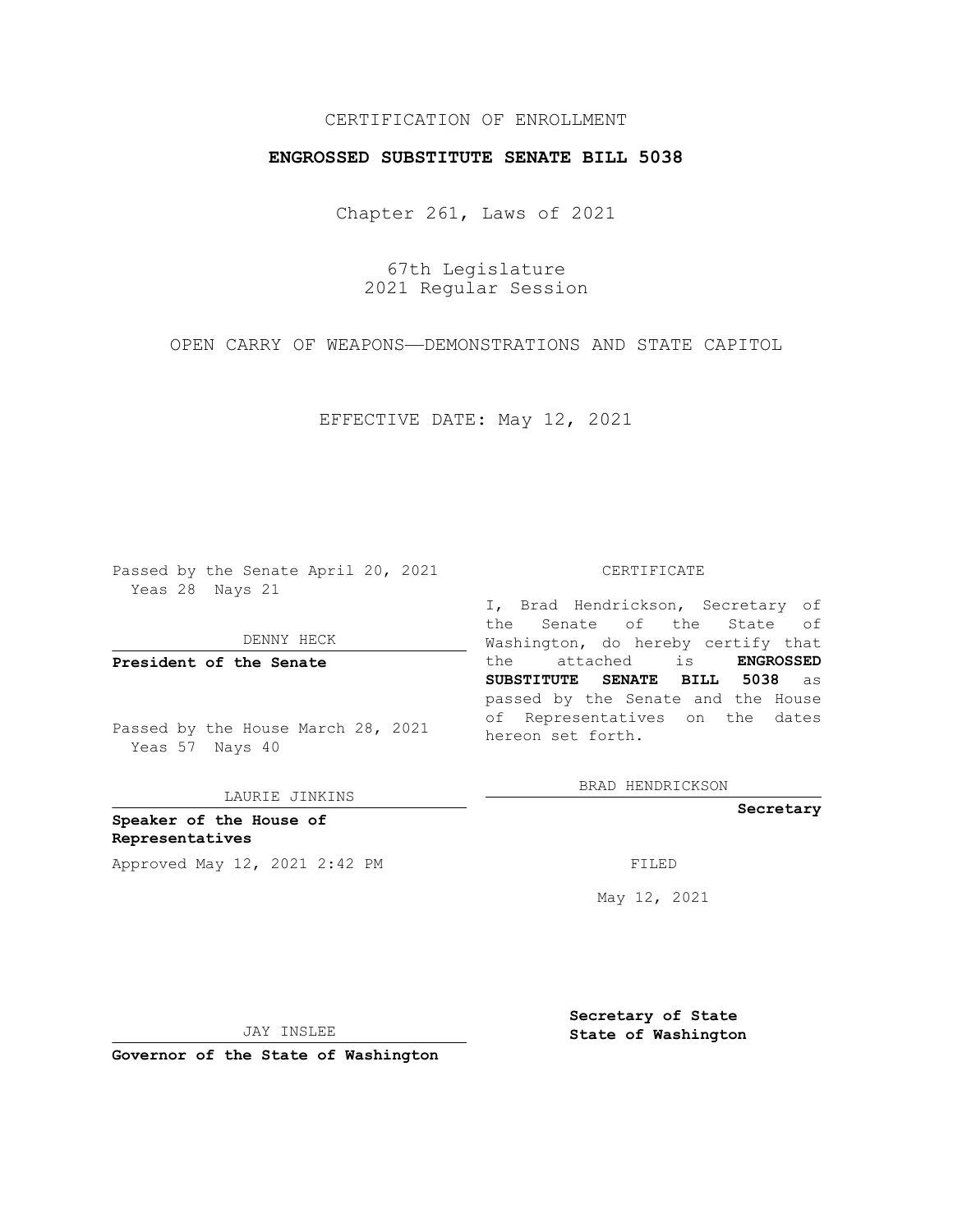### **ENGROSSED SUBSTITUTE SENATE BILL 5038**

AS AMENDED BY THE HOUSE

Passed Legislature - 2021 Regular Session

# **State of Washington 67th Legislature 2021 Regular Session**

**By** Senate Law & Justice (originally sponsored by Senators Kuderer, Das, Carlyle, Darneille, Dhingra, Hunt, Liias, Lovelett, Nguyen, Pedersen, Rolfes, Saldaña, Salomon, Wellman, and Wilson, C.)

READ FIRST TIME 01/29/21.

1 AN ACT Relating to prohibiting the open carry of certain weapons 2 at public permitted demonstrations and the state capitol; reenacting 3 and amending RCW 9.41.300; adding a new section to chapter 9.41 RCW; 4 prescribing penalties; and declaring an emergency.

5 BE IT ENACTED BY THE LEGISLATURE OF THE STATE OF WASHINGTON:

6 **Sec. 1.** RCW 9.41.300 and 2018 c 201 s 9003 and 2018 c 201 s 6007 7 are each reenacted and amended to read as follows:

8 (1) It is unlawful for any person to enter the following places 9 when he or she knowingly possesses or knowingly has under his or her 10 control a weapon:

 (a) The restricted access areas of a jail, or of a law enforcement facility, or any place used for the confinement of a person (i) arrested for, charged with, or convicted of an offense, (ii) held for extradition or as a material witness, or (iii) otherwise confined pursuant to an order of a court, except an order under chapter 13.32A or 13.34 RCW. Restricted access areas do not include common areas of egress or ingress open to the general public;

 (b) Those areas in any building which are used in connection with court proceedings, including courtrooms, jury rooms, judge's chambers, offices and areas used to conduct court business, waiting areas, and corridors adjacent to areas used in connection with court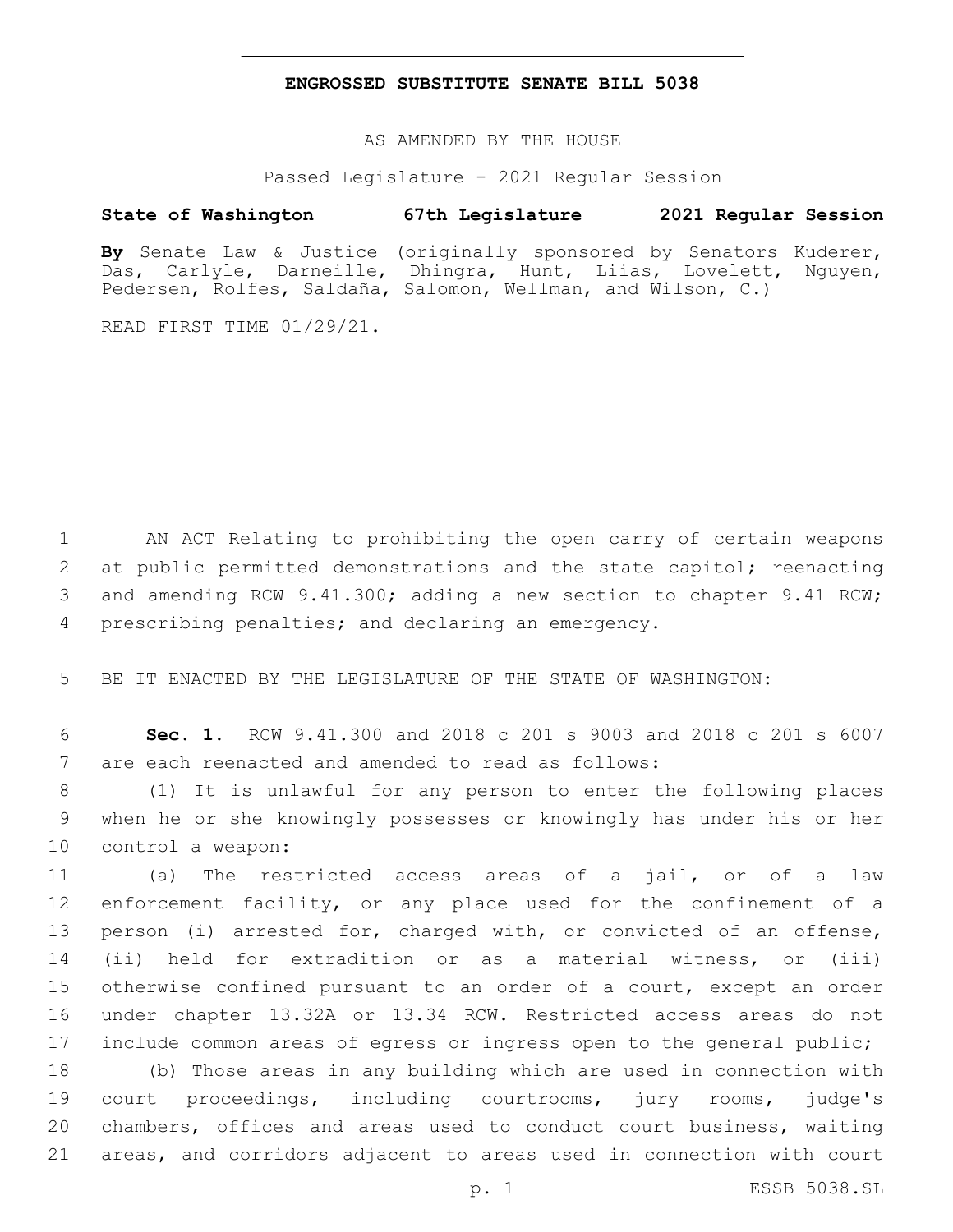proceedings. The restricted areas do not include common areas of ingress and egress to the building that is used in connection with court proceedings, when it is possible to protect court areas without restricting ingress and egress to the building. The restricted areas shall be the minimum necessary to fulfill the objective of this 6 subsection  $(1)$   $(b)$ .

 For purposes of this subsection (1)(b), "weapon" means any firearm, explosive as defined in RCW 70.74.010, or any weapon of the kind usually known as slungshot, sand club, or metal knuckles, or any knife, dagger, dirk, or other similar weapon that is capable of causing death or bodily injury and is commonly used with the intent 12 to cause death or bodily injury.

 In addition, the local legislative authority shall provide either a stationary locked box sufficient in size for pistols and key to a weapon owner for weapon storage, or shall designate an official to receive weapons for safekeeping, during the owner's visit to restricted areas of the building. The locked box or designated official shall be located within the same building used in connection with court proceedings. The local legislative authority shall be liable for any negligence causing damage to or loss of a weapon either placed in a locked box or left with an official during the owner's visit to restricted areas of the building.

 The local judicial authority shall designate and clearly mark those areas where weapons are prohibited, and shall post notices at each entrance to the building of the prohibition against weapons in 26 the restricted areas:

 (c) The restricted access areas of a public mental health facility licensed or certified by the department of health for inpatient hospital care and state institutions for the care of the mentally ill, excluding those facilities solely for evaluation and treatment. Restricted access areas do not include common areas of 32 egress and ingress open to the general public;

 (d) That portion of an establishment classified by the state 34 liquor and cannabis board as off-limits to persons under ((twenty-35  $\theta$ ene)) 21 years of age; or

 (e) The restricted access areas of a commercial service airport designated in the airport security plan approved by the federal transportation security administration, including passenger screening checkpoints at or beyond the point at which a passenger initiates the screening process. These areas do not include airport drives, general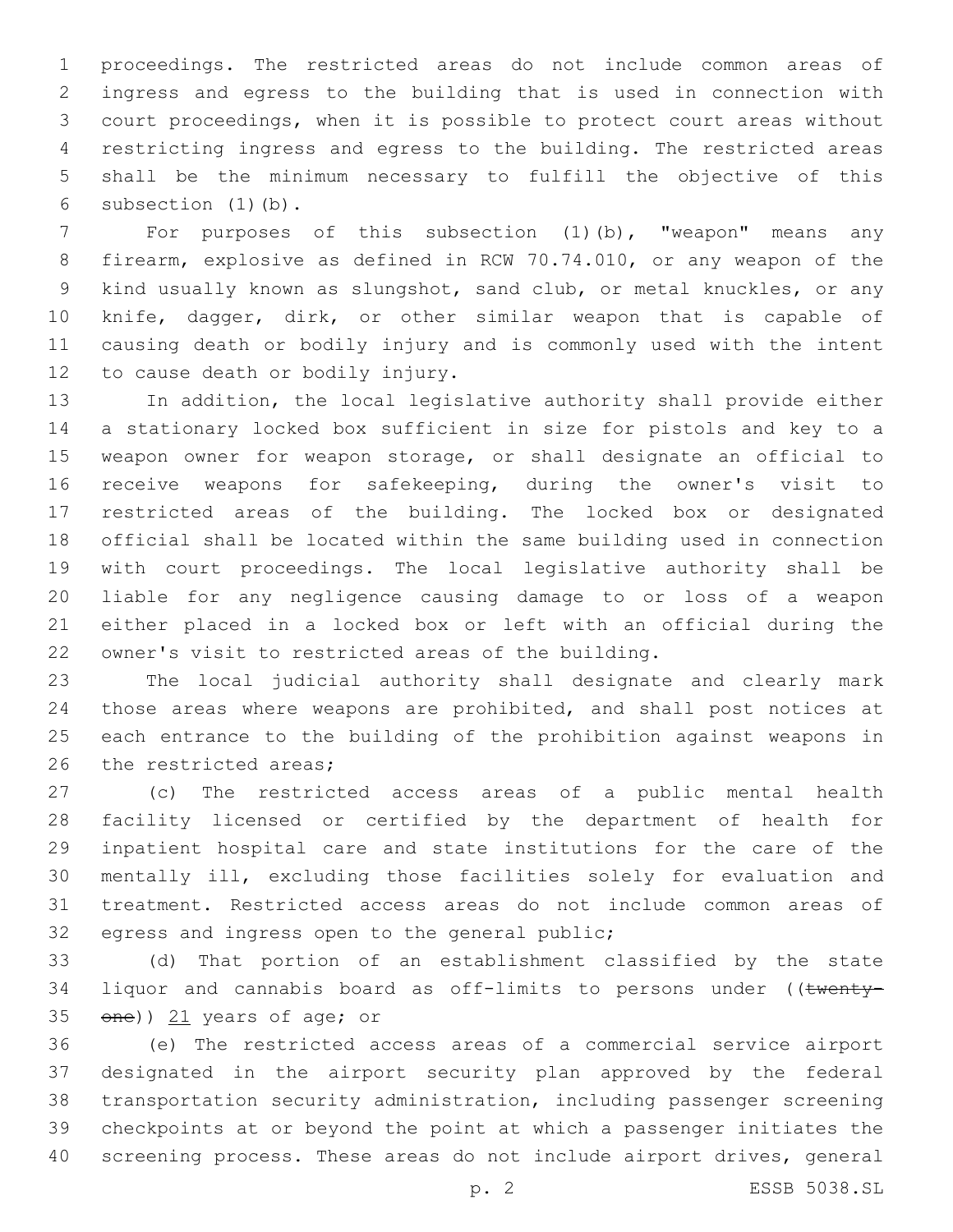parking areas and walkways, and shops and areas of the terminal that are outside the screening checkpoints and that are normally open to unscreened passengers or visitors to the airport. Any restricted access area shall be clearly indicated by prominent signs indicating that firearms and other weapons are prohibited in the area.

 (2)(a) Except as provided in (c) of this subsection, it is unlawful for any person to knowingly open carry a firearm or other weapon while knowingly at any permitted demonstration. This subsection (2)(a) applies whether the person carries the firearm or other weapon on his or her person or in a vehicle.

 (b) It is unlawful for any person to knowingly open carry a firearm or other weapon while knowingly within 250 feet of the perimeter of a permitted demonstration after a duly authorized state 14 or local law enforcement officer advises the person of the permitted demonstration and directs the person to leave until he or she no longer possesses or controls the firearm or other weapon. This subsection (2)(b) does not apply to any person possessing or controlling any firearm or other weapon on private property owned or leased by that person.

 (c) Duly authorized federal, state, and local law enforcement 21 officers and personnel are exempt from the provisions of this subsection (2) when carrying a firearm or other weapon in conformance with their employing agency's policy. Members of the armed forces of 24 the United States or the state of Washington are exempt from the provisions of this subsection (2) when carrying a firearm or other weapon in the discharge of official duty or traveling to or from official duty.

28 (d) For purposes of this subsection, the following definitions apply:

 (i) "Permitted demonstration" means either: (A) A gathering for which a permit has been issued by a federal agency, state agency, or local government; or (B) a gathering of 15 or more people who are assembled for a single event at a public place that has been declared as permitted by the chief executive, sheriff, or chief of police of a local government in which the gathering occurs. A "gathering" means a demonstration, march, rally, vigil, sit-in, protest, picketing, or similar public assembly. (ii) "Public place" means any site accessible to the general

 public for business, entertainment, or another lawful purpose. A "public place" includes, but is not limited to, the front, immediate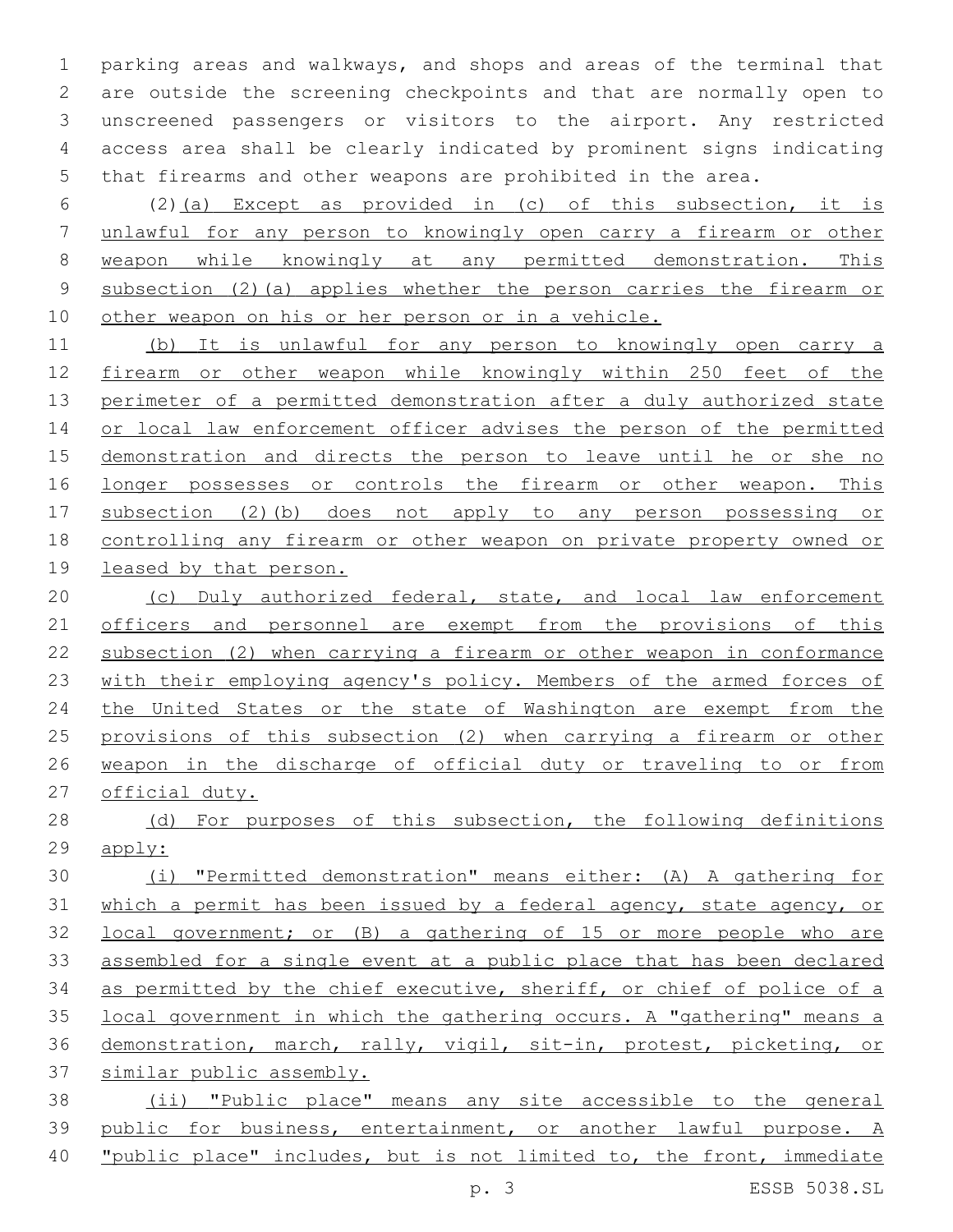area, or parking lot of any store, shop, restaurant, tavern, shopping 2 center, or other place of business; any public building, its grounds, 3 or surrounding area; or any public parking lot, street, right-of-way, 4 sidewalk, public park, or other public grounds.

 (iii) "Weapon" has the same meaning given in subsection (1)(b) of this section.

 (e) Nothing in this subsection applies to the lawful concealed carry of a firearm by a person who has a valid concealed pistol license.

 (3) Cities, towns, counties, and other municipalities may enact 11 laws and ordinances:

 (a) Restricting the discharge of firearms in any portion of their respective jurisdictions where there is a reasonable likelihood that humans, domestic animals, or property will be jeopardized. Such laws and ordinances shall not abridge the right of the individual guaranteed by Article I, section 24 of the state Constitution to bear 17 arms in defense of self or others; and

 (b) Restricting the possession of firearms in any stadium or convention center, operated by a city, town, county, or other municipality, except that such restrictions shall not apply to:

 (i) Any pistol in the possession of a person licensed under RCW 9.41.070 or exempt from the licensing requirement by RCW 9.41.060; or

 (ii) Any showing, demonstration, or lecture involving the 24 exhibition of firearms.

 $(1)(3)$  (( $(4)(3)$ ) (4)(a) Cities, towns, and counties may enact ordinances restricting the areas in their respective jurisdictions in which firearms may be sold, but, except as provided in (b) of this subsection, a business selling firearms may not be treated more restrictively than other businesses located within the same zone. An ordinance requiring the cessation of business within a zone shall not have a shorter grandfather period for businesses selling firearms 32 than for any other businesses within the zone.

 (b) Cities, towns, and counties may restrict the location of a 34 business selling firearms to not less than  $($  ( $f$ ive hundred)) 500 feet from primary or secondary school grounds, if the business has a storefront, has hours during which it is open for business, and posts advertisements or signs observable to passersby that firearms are available for sale. A business selling firearms that exists as of the 39 date a restriction is enacted under this subsection  $((+3+))$   $(4)$  (b) 40 shall be grandfathered according to existing law.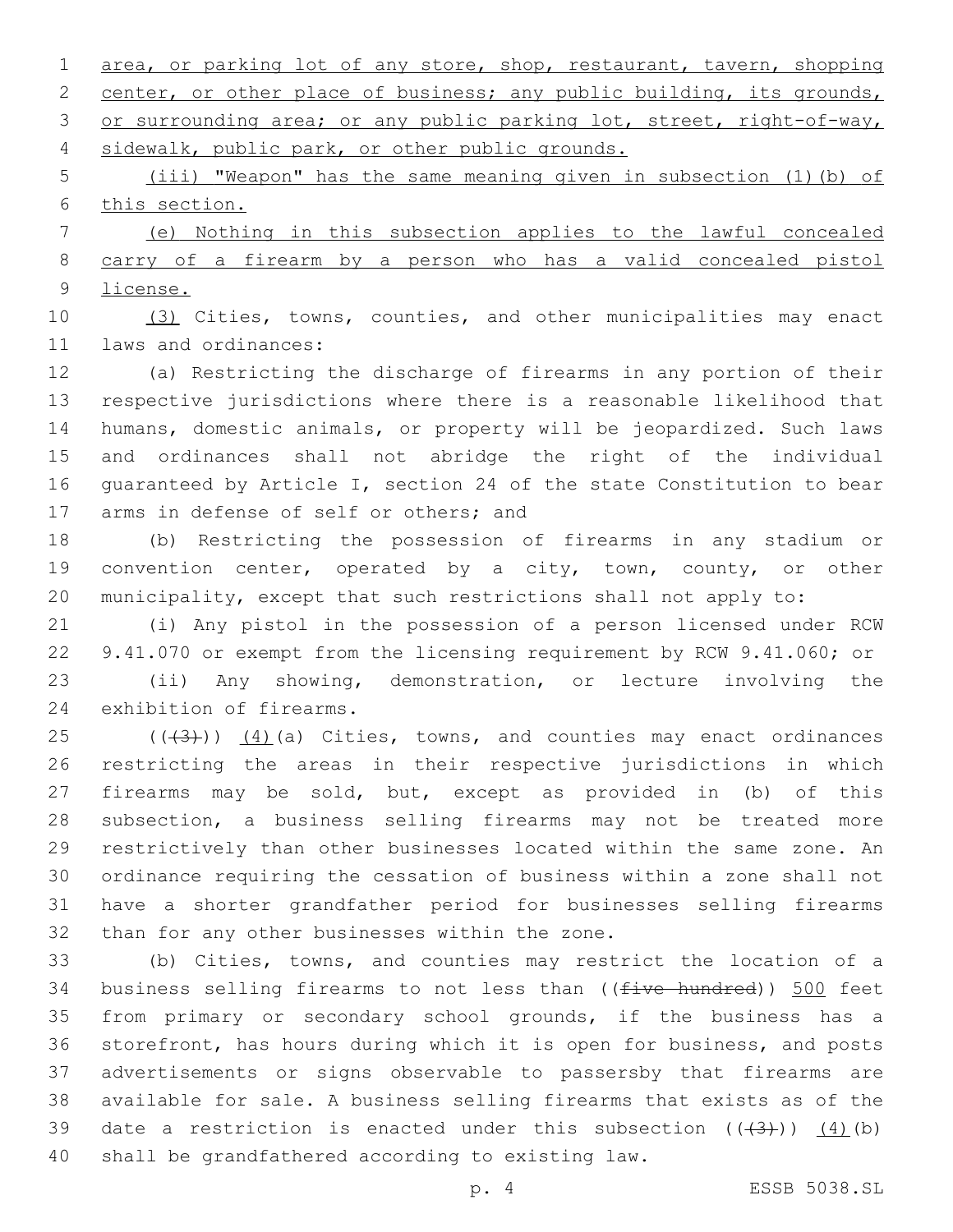1 (( $(4)$ )) (5) Violations of local ordinances adopted under 2 subsection  $((+2))$   $(3)$  of this section must have the same penalty as 3 provided for by state law.

 (((5))) (6) The perimeter of the premises of any specific location covered by subsection (1) of this section shall be posted at reasonable intervals to alert the public as to the existence of any law restricting the possession of firearms on the premises.

8  $((+6))$   $(7)$  Subsection (1) of this section does not apply to:

 (a) A person engaged in military activities sponsored by the 10 federal or state governments, while engaged in official duties;

 (b) Law enforcement personnel, except that subsection (1)(b) of this section does apply to a law enforcement officer who is present 13 at a courthouse building as a party to an action under chapter 10.14, 10.99, or 26.50 RCW, or an action under Title 26 RCW where any party has alleged the existence of domestic violence as defined in RCW 16 26.50.010; or

(c) Security personnel while engaged in official duties.

 $((+7+))$   $(8)$  Subsection  $(1)$   $(a)$ ,  $(b)$ ,  $(c)$ , and  $(e)$  of this section does not apply to correctional personnel or community corrections officers, as long as they are employed as such, who have completed government-sponsored law enforcement firearms training, except that subsection (1)(b) of this section does apply to a correctional employee or community corrections officer who is present at a courthouse building as a party to an action under chapter 10.14, 10.99, or 26.50 RCW, or an action under Title 26 RCW where any party has alleged the existence of domestic violence as defined in RCW 26.50.010.

 $((+8))$   $(9)$  Subsection (1)(a) of this section does not apply to a person licensed pursuant to RCW 9.41.070 who, upon entering the place or facility, directly and promptly proceeds to the administrator of the facility or the administrator's designee and obtains written permission to possess the firearm while on the premises or checks his or her firearm. The person may reclaim the firearms upon leaving but must immediately and directly depart from the place or facility.

 $(1)(35)$  ( $(19)$ ) (10) Subsection (1)(c) of this section does not apply to any administrator or employee of the facility or to any person who, upon entering the place or facility, directly and promptly proceeds to the administrator of the facility or the administrator's designee and obtains written permission to possess the firearm while on the 40 premises.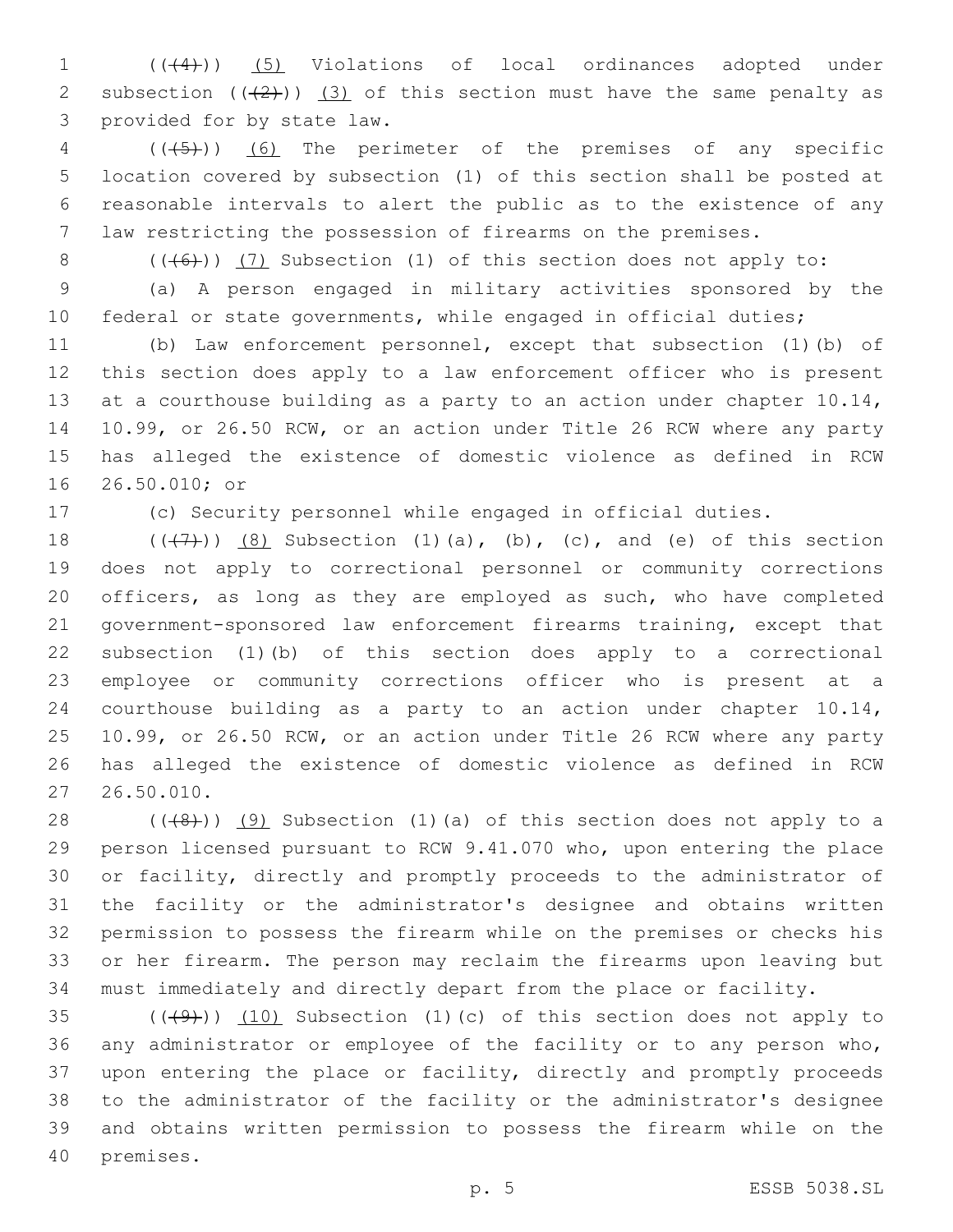1 (( $(410)$ )) (11) Subsection (1)(d) of this section does not apply to the proprietor of the premises or his or her employees while engaged 3 in their employment.

 (((11))) (12) Government-sponsored law enforcement firearms training must be training that correctional personnel and community corrections officers receive as part of their job requirement and reference to such training does not constitute a mandate that it be 8 provided by the correctional facility.

9 (( $(12)$ )) (13) Any person violating subsection (1) or (2) of this 10 section is quilty of a gross misdemeanor.

11 (((13))) (14) "Weapon" as used in this section means any firearm, explosive as defined in RCW 70.74.010, or instrument or weapon listed 13 in RCW 9.41.250.

 NEW SECTION. **Sec. 2.** A new section is added to chapter 9.41 RCW 15 to read as follows:

 (1) Unless exempt under subsection (4) of this section, it is unlawful for any person to knowingly open carry a firearm or other weapon, as defined in RCW 9.41.300(1)(b), while knowingly being in the following locations: The west state capitol campus grounds; any 20 buildings on the state capitol grounds; any state legislative office; or any location of a public legislative hearing or meeting during the 22 hearing or meeting.

 (2) "Buildings on the state capitol grounds" means the following buildings located on the state capitol grounds, commonly known as Legislative, Temple of Justice, John L. O'Brien, John A. Cherberg, Irving R. Newhouse, Joel M. Pritchard, Helen Sommers, Insurance, Governor's mansion, Visitor Information Center, Carlyon House, Ayer House, General Administration, 1500 Jefferson, James M. Dolliver, Old Capitol, Capitol Court, State Archives, Natural Resources, Office Building #2, Highway-License, Transportation, Employment Security, Child Care Center, Union Avenue, Washington Street, Professional 32 Arts, State Farm, and Powerhouse buildings.

 (3) "West state capitol campus grounds" means areas of the campus south of Powerhouse Rd. SW, south of Union Avenue SW as extended westward to Powerhouse Rd. SW, west of Capitol Way, north of 15th Avenue SW between Capitol Way S. and Water Street SW, west of Water Street between 15th Avenue SW and 16th Avenue SW, north of 16th Avenue SW between Water Street SW and the east banks of Capitol Lake, 39 and east of the banks of Capitol Lake.